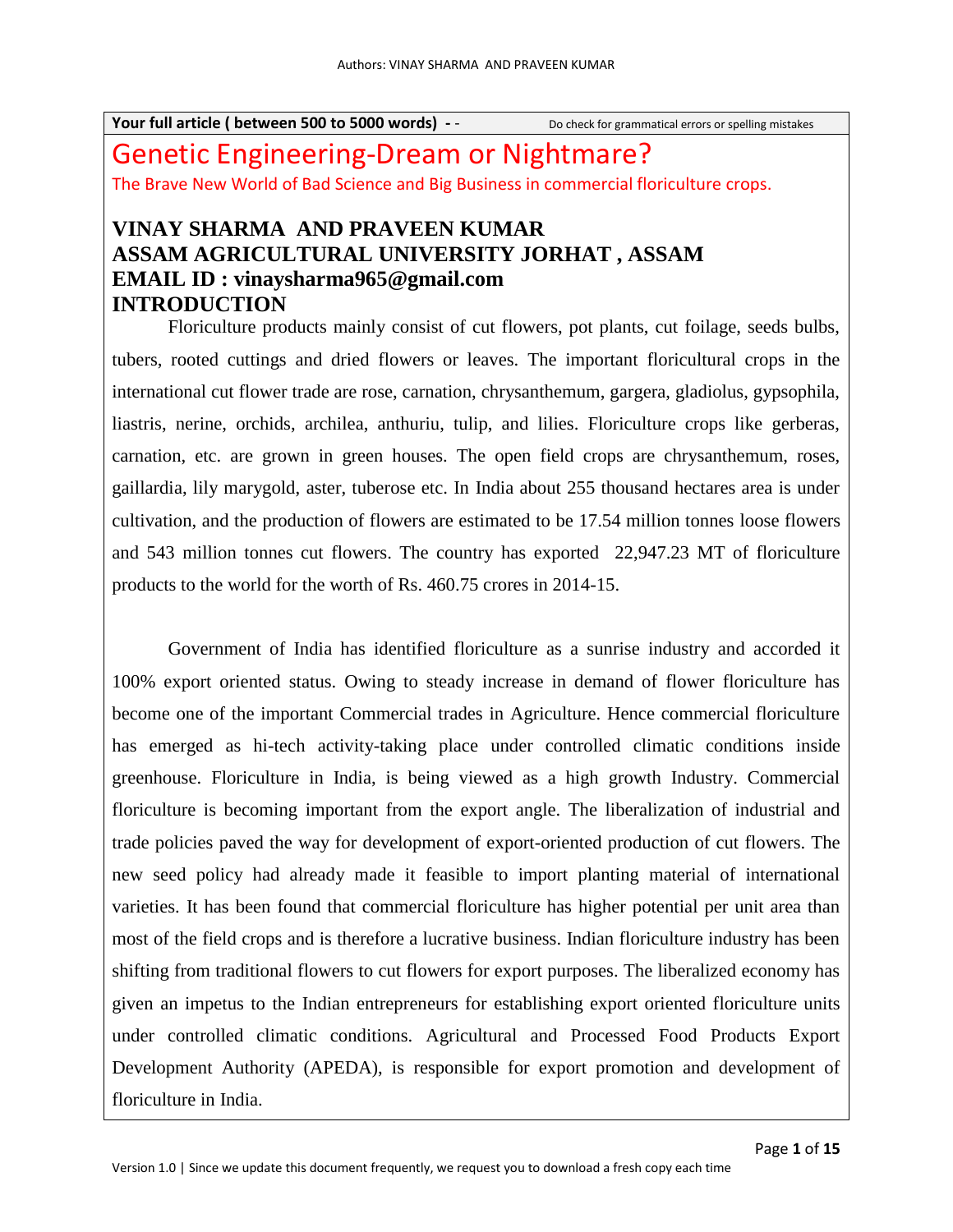## **Flower colour**

Flower color is one of the most attractive characteristics in ornamental plants, contributing to the major value in the floricultural market. In nature, various patterns regarding to the flower color can be easily observed. However, most of these phenotypic changes are not transmittable and thus novel varieties with commercial value cannot be obtained. Furthermore, alteration in flower pigmentation is a visible indicator to study expression and regulation of floral genes in plant molecular biology. Thus, examination and manipulation of flower color is not only important in basic research areas, it also has a great benefit in biotechnological applications.

Generally speaking, flower color is predominantly determined by two classes of pigments: flavonoids and carotenoids. Flavonoids (mainly anthocyanins) are the most common flower pigments contributing to a range of colors from yellow to orange to red to purple; and carotenoids are the red, orange and yellow lipid-soluble pigments found embedded in the membranes of chloroplasts and chromoplasts (Bartley and Scolnik 1995). In addition, a third class of pigments, betalains, can be found only in certain plants from 10 families of the order Caryophyllales.

Betalains are water soluble alkaloids localized in the cell vacuole; interestingly, betalains and anthocyanins have never been reported in the same plants (Stafford 1994). Betalains can be further divided into two major groups: the red to red-violet betacyanins and the yellow betaxanthins. The presence of these pigments in flowers is used as an attractant for some insects and animals. Betalains have been used as natural pigments for food coloration for many years (Cai *et al*. 2005); however, metabolic engineering of betalains has not been reported yet.

Carotenoids are C40-tetraterpenoid compounds that are synthesized from the basic C5 isoprene units (isopentenyl diphosphate and its isomer dimethylallyl diphosphate) in great varieties by bacteria, fungi, algae and higher plants. Animals appear to be incapable of biosynthesizing carotenoids, but all kinds of animals use carotenoids for a variety of purposes including coloration and as a precursor of vitamin A (Bartley and Scolnik 1995, Britton 1998). Carotenoids are lipid-soluble pigments and are located in the plastids, contributing to the majority of yellow hues in a number of flowers (Forkmann 1991). In some flowers such as roses and chrysanthemums, the orange/red, bronze and brown colors are contributed from carotenoids, or along with red or magenta anthocyanins(Tanaka *et al.* 2005).

As mentioned, flavonoids are the most common of the three types of pigment in flower tissue. Flavonoids are water-soluble compounds and are based on a C15 skeleton. Flavonoids,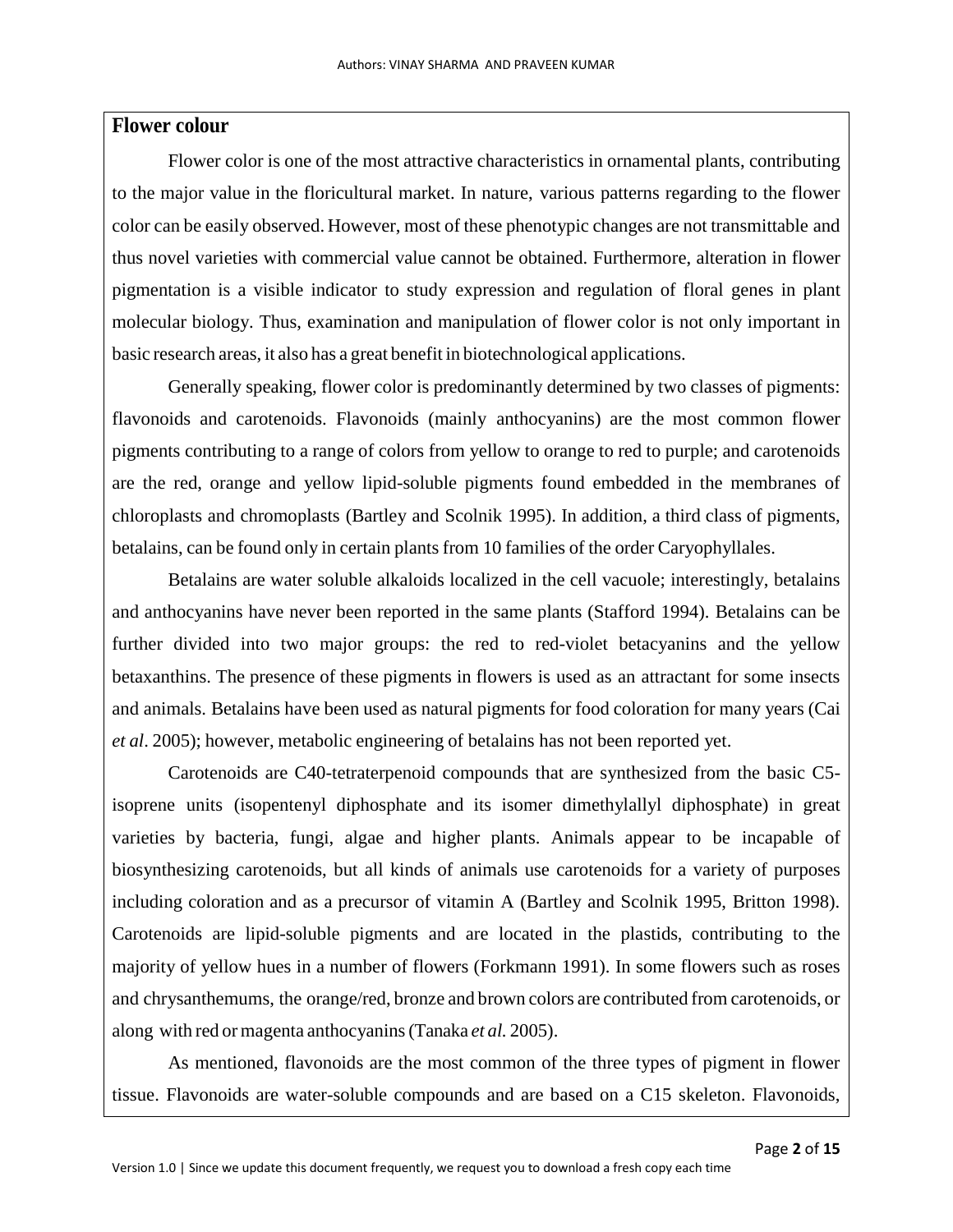starting from the general phenylpropanoid pathway, can be subdivided into 9 major groups according to their structures: chalcones, aurones, isoflavonoids, flavones, flavonols, flavandiols, anthocyanins, condensed tannins (proanthocyanins) and phlobaphenes. Among them, the major classes of flavonoids which contribute color to plants are the anthocyanins, flavonols, chalcones and aurones. Anthocyanins are the largest class of flavonoids that are responsible for the pink, red, violet, blue and purple colors of flowers and other tissues. Anthocyanins are water-soluble pigments that accumulate in vacuoles or anthocyanoplasts. The anthocyanin biosynthetic pathways from higher plants including *Petunia*, maize, snapdragon and *Arabidopsis* have been well established (Holton and Cornish 1995, Mol *et al*. 1998, Winkel-Shirley 2001). Three common anthocyanins are pelargonidin-, cyanidin-, and delphinidin-based pigments.

## **BIOSYNTHESIS AND FUNCTION OF FLAVONOIDS**

During the past few decades, nearly all enzymes involved in the pathways to the different flavonoid classes have been determined. It should be kept in mind that some branch/modifying enzymes are limited in certain plant species. All flavonoids are derived from a general phenylpropanoid pathway which starts from an aromatic amino acid phenylalanine. The first committed step is catalyzed by chalcone synthase (CHS). CHS catalyzes condensation of one molecule of *p*-coumaroyl-CoA and three molecules of malonyl-CoA, resulting one molecule of 4′,2′,4′,6′- tetrahydroxychalcone (chalcone or naringenin chalcone), which is a key intermediate in the formation of flavonoids. Chalcone is rapidly converted into naringin by chalcone isomerase (CHI); however, in the absence of CHI, chalcone also spontaneously forms mixed enantiomers of naringenin. Subsequently, gene encoding flavanone 3-hydroxylase (F3H) of the unbranched flow in the flavonoid biosynthetic pathway catalyzes naringenin to dihydrokaempferol. Extensive modifications including hydrolation, glycosylation, methylation and acylation are carried out to form various compounds containing major classes of flavonoids. For simplification, the colored products of anthocyanins, anthocyanidin 3-glucosides, being the major components in flower color, are emphasized. These colored anthocyanins can be further modified by glycoslation, acylation or methylation in a species-specific manner.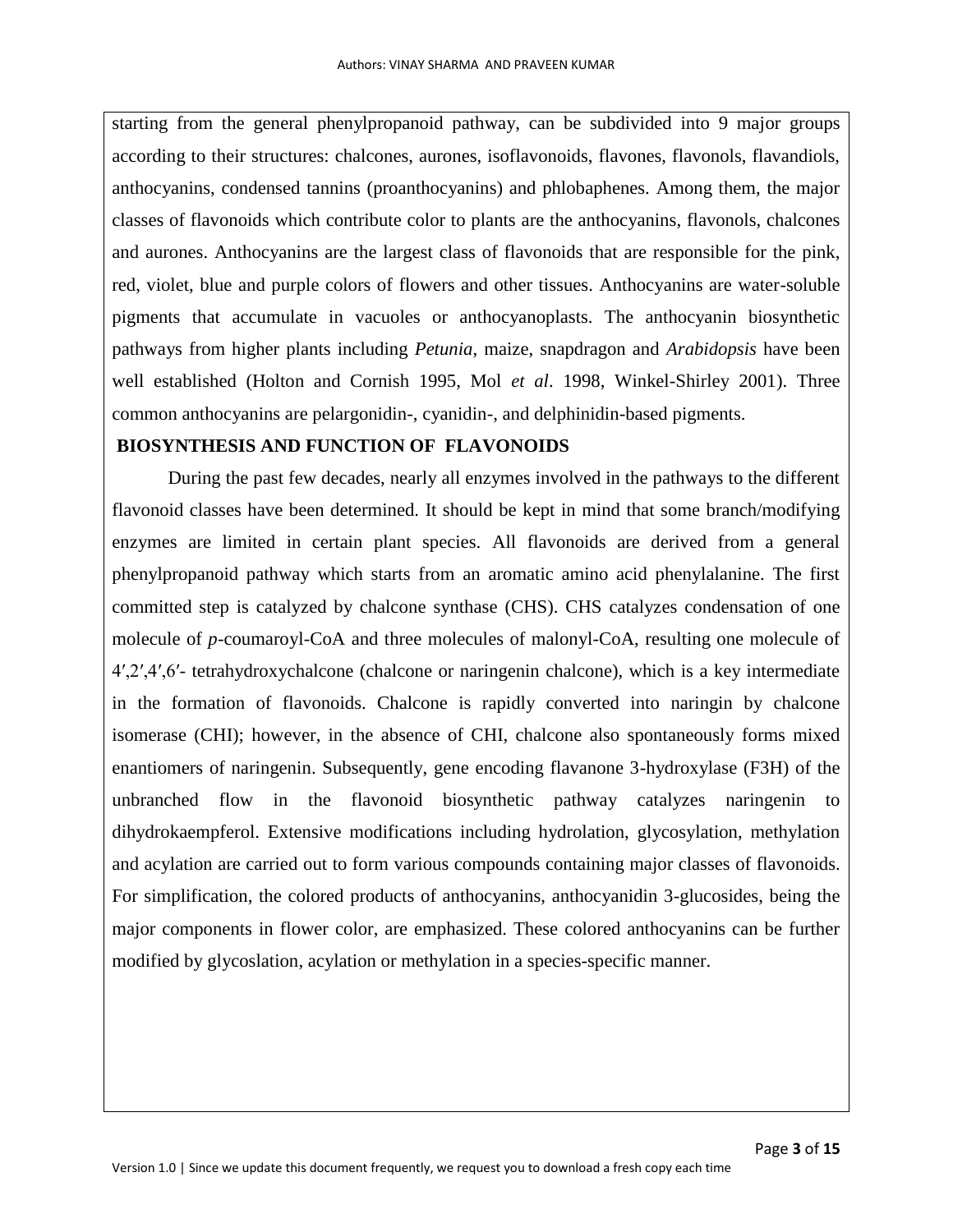

Page **4** of **15**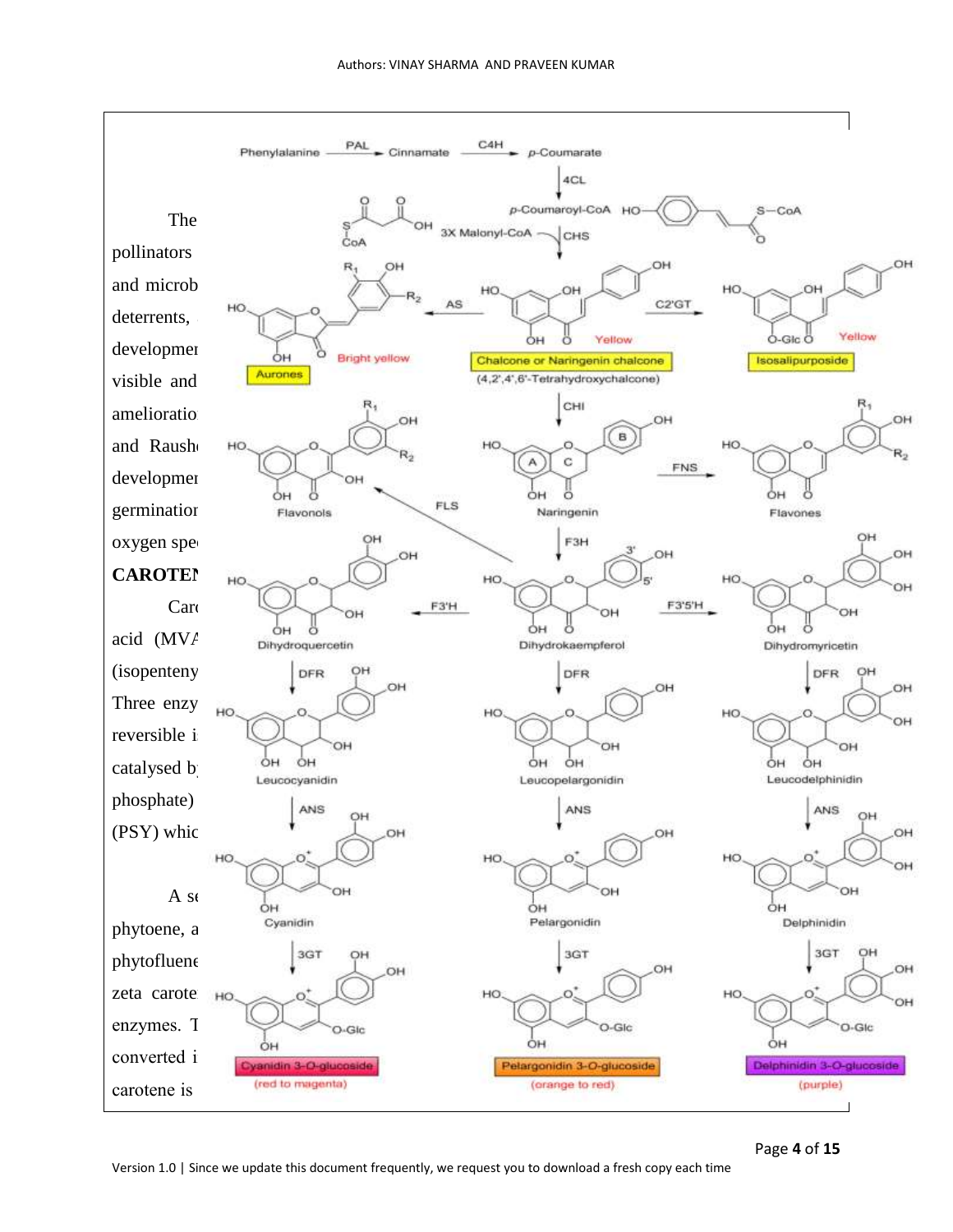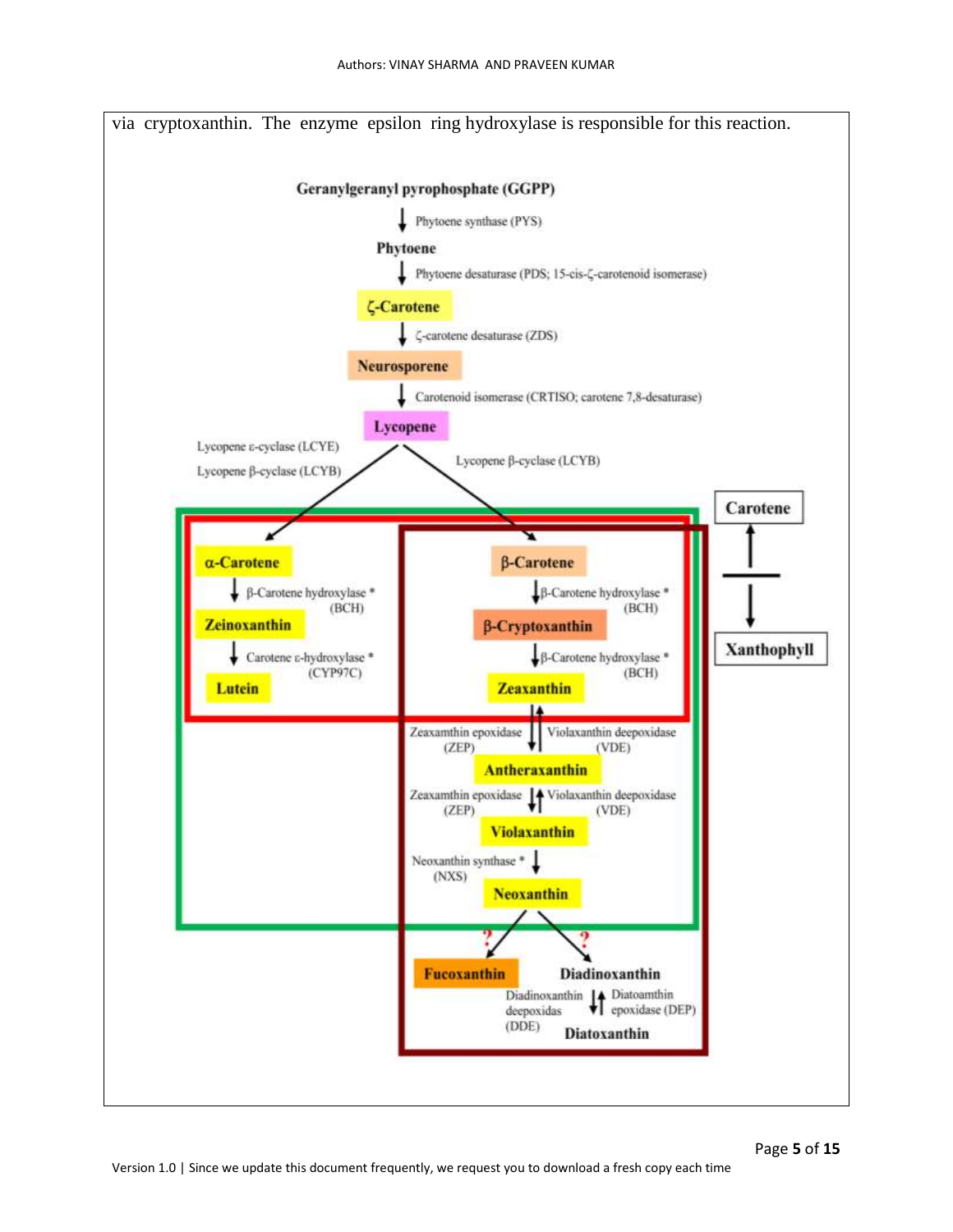Likewise beta carotene also undergoes hydroxylation to synthesise zeaxanthin via beta cryptoxanthin, which is catalysed by beta ring hydroxylase. Epoxidation of zeax- anthin by zeaxanthin epoxidase produces violaxanthin via antheraxanthin. This reaction is reversible as deepoxidat- ion by violaxanthin deepoxidase can lead to the formation of zeaxanthin. Neoxanthin synthase is responsible for the conversion of violaxanthin to neoxanthin. Capsanthin synthase and capsorubin synthase produce the ketolated carotenoids such as capsanthin and capsorubin from anther- axanthin and violaxanthin respectively15. The schematic representation of carotenoid biosynthetic pathway is shown in fig.1. Carotenoid biosynthetic pathway is a highly branched pathway with a complex regulatory network. Experimental data indicate that both transcriptional and post transcriptional events account for the regulation of carotenoid biosynthesis.

## **APPROACHES TOWARDS FLOWER COLOR MODIFICATION**

Flavonoids are major contributors to flower coloration. As a result, most studies on genetic engineering of flower color have been carried out via the flavonoid biosynthetic pathway. One major approach is alteration of anthocyanin contents/composition. Other factors including copigments, vacular pH value and cell shape will also be described briefly. Recently, genetic engineering of flavonoids has been reviewed extensively (Forkmann and Martens 2001, Winkel-Shirley 2001, Schijlen *et al*. 2004, Tanaka *et al.* 2005), and here we summarize what we know in this field, and describe the recent progress and future prospects based on this information.

# **OVEREXPRESSING OR SILENCING THE STRUCTURAL GENE EXPRESSION IN FLAVONOID BIOSYNTHETIC PATHWAY**

## **Chalcone synthase**

So far, most efforts to modify flower color have focused on the general phenylpropanoid pathway, which produces *p*-coumaroyl-CoA and subsequently leads to the synthesis of anthocyanin pigments. An effective approach of pigment engineering is overexpressing or silencing the structural gene in the flavonoid biosynthetic pathway by transgenic technology. Chalcone synthase is the first key enzyme catalyzing 3 molecules of malonyl-CoA and 1 molecule of *p*-coumaroyl-CoA into 1 molecule of chalcone, which can be converted into other classes of flavonoids including anthocyanins. The CHS enzyme, usually found in plant epidermal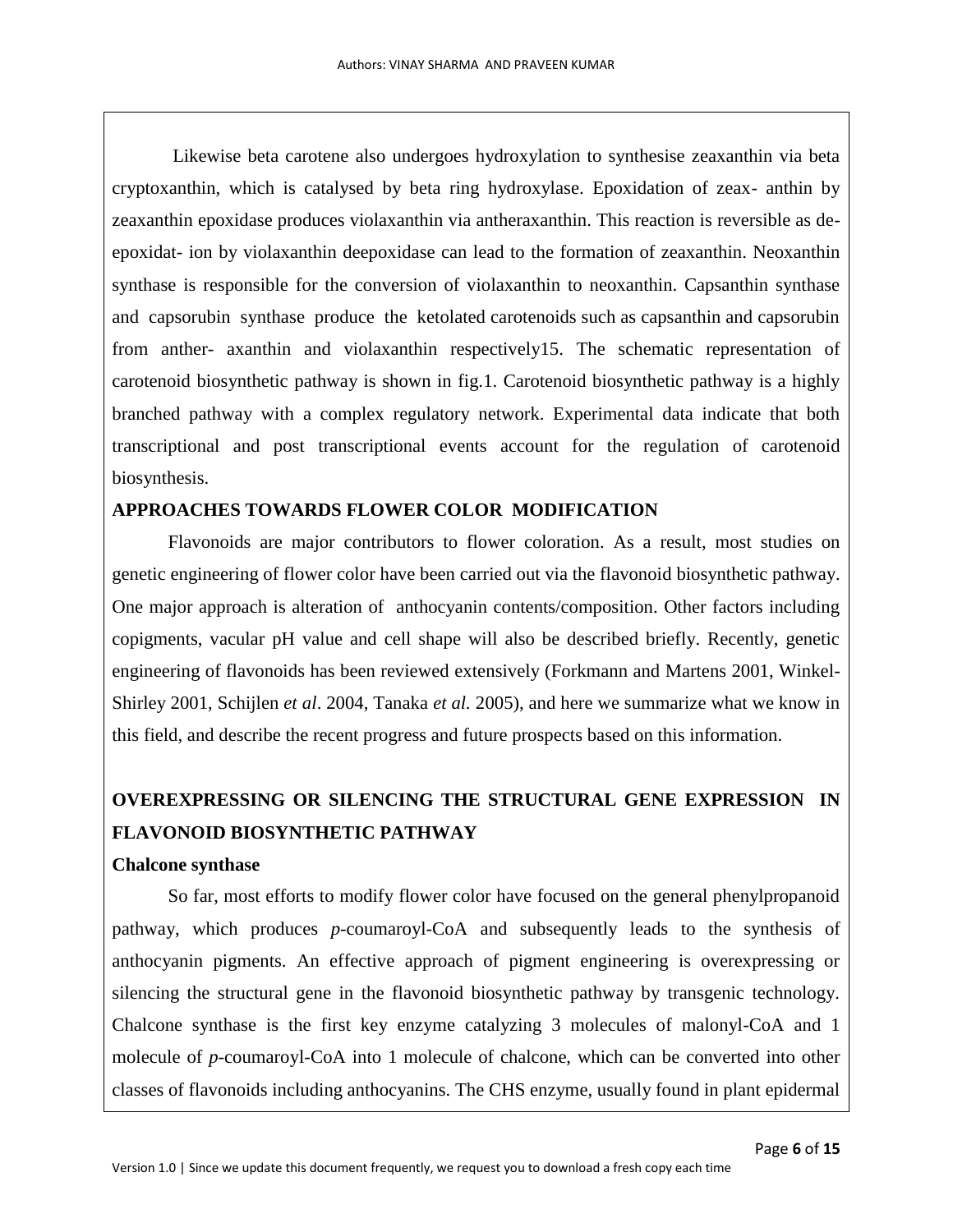cells, has a molecular weight of about 42,000, requires no co-factors, and has been purified from various plant species. In addition, three-dimensional structure and functional studies of alfafa CHS enzyme have shown that four residues (Cys164, Phe215, His303, Asn336) in the catalytic site are responsible for decarboxylation and condensation reactions for this enzyme, and are highly conserved among different species. Thus, the gene encoding CHS enzyme is the major target for controlling flower color.

#### **Chalcone isomerase**

Chalcone isomerase (CHI) catalyzes yellow-colored chalcone to colorless pigment naringenin (or flavanone naringenin). This conversion can also occur spontaneously. Thus, most plants do not accumulate chalcones. However, some mutant plants accumulate chalcones due to mutation in the *chi* locus. Yellow flowers have been reported in *chi* mutants of aster and carnation (Schijlen *et al*. 2004). However, in comparison with the effectiveness of color modification by the *chs* transgene, production of yellow flowers by transforming with the *chi*  construct and suppressing the endogenous *chi* expression has not been reported yet.

## **Flavanone hydroxylase/Flavonoid-3′-hydroxylase/Flavonoid-3′,5′-hydroxylase**

The hydroxylation in position 3 of the C ring in flavanones, resulting in dihydroflavonols, has been demonstrated in various plant species. The reaction is carried out by flavanone-3 hydroxylase (F3H), a member of the 2-oxoglutarate-dependent dioxygenase family. In *Petunia*  and Antirrhinum, mutation in *f3h* locus caused a loss of F3H activity and, as a result, white flowers are produced (Schijlen *et al*. 2004). The transgenic carnation plants carrying *f3h*  antisense exhibited various degrees of flower color modifications, ranging from partial to complete loss of their original orange/reddish color (Zuker *et al*. 2002).

Dihydrokaempferol (DHK), the product catalyzed by F3H, can be further hydroxylated by the cytochrome P450 enzyme hydroxylase flavonoid-3′-hydroxylase (F3′H) at the 3′ position of the B-ring, leading to the formation of dihydroquercetin (DHQ) and subsequently to the production of cyanidin-based pigments (red to magenta). On the other hand, DHK can also be further hydroxylated by the cytochrome P450 enzyme flavonoid-3′,5′-hydroxylase (F3′5′H) at both 3′ and 5′ positions of the B-ring, leading to the formation of dihydromyricetin (DHM) and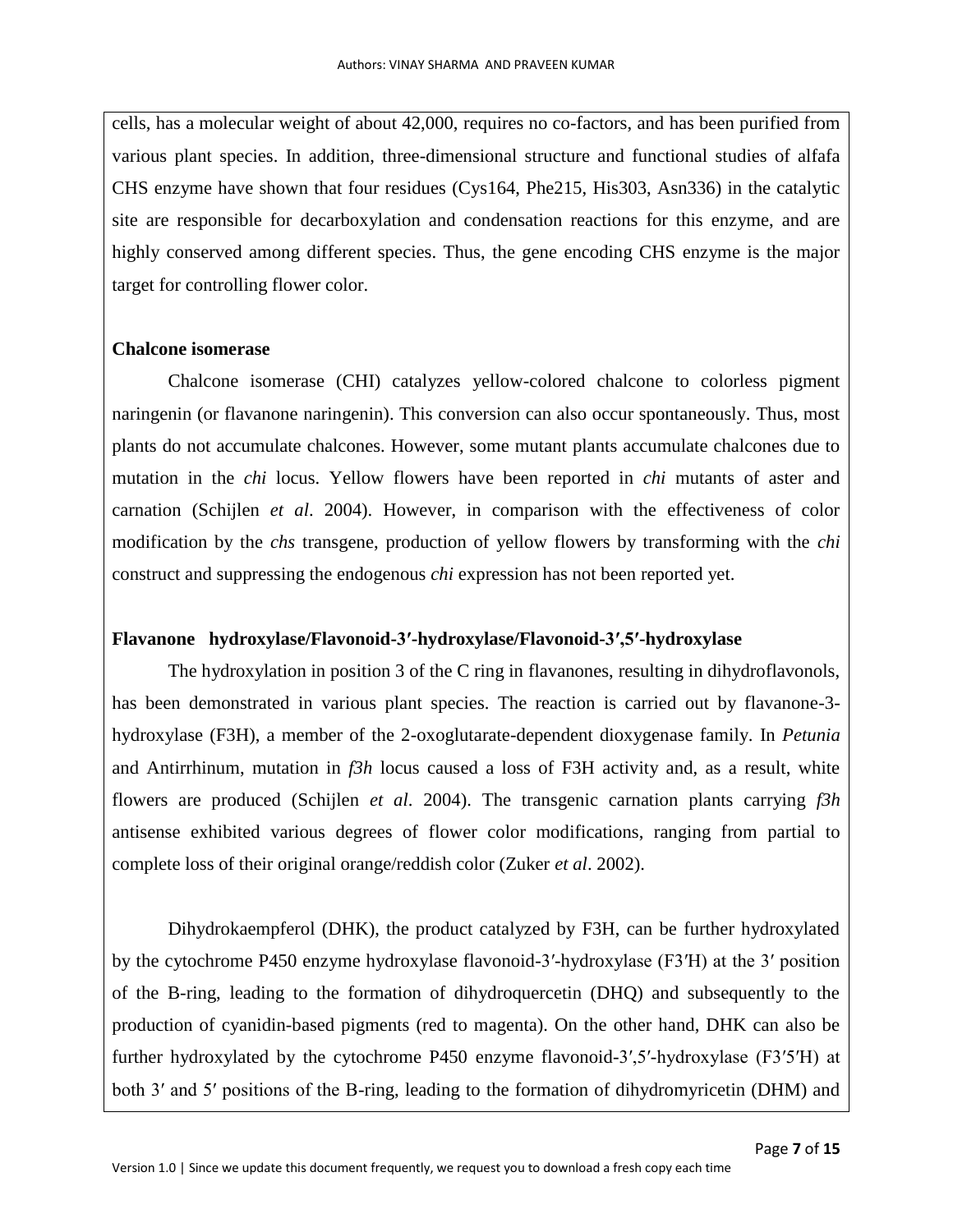subsequently to the production of delphinidin-based pigments (purple). Since F3′H and F3′5′H are the direct enzymes for synthesizing colored anthocyanins, various plant species including *Petunia*, tobacco, lisianthus, torenia and carnation with novel flower colors have been reported by transgenic approach (Forkmann and Martens 2001, Tanaka *et al*. 2005).

## **Dihydroflavonol-4-reductase**

The enzyme dihydroflavonol-4-reductase (DFR) catalyzes the stereo specific reduction of dihydroflavonols to leucoanthocyanidins (flavan-3,4-diol). These leucoanthocyanidins are the immediate precursors for the synthesis of anthocyanins. Breeding of transgenic orange *Petunia*  cultivars by expression of the maize *dfr* gene and further by traditional crossing-over hybridization has been reported (Oud *et al*. 1995). Transgenic tobacco plants carrying cranberry *dfr* gene produced much darker pink flowers than the controls (Polashock *et al*. 2002), and transgenic Petunia plants overexpressing sense *dfr* construct from *Petunia* caused production of anthocyanins, resulting in a pink flowers as compared to wild-type white flowers (Davies *et al*. 2003). Transgenic carnation plants carrying sense *dfr* and sense *f3*′*5*′*h* from *Petunia* produced violet flowers as compared to the wild-type white flowers (Forkmann and Martens 2001), and transgenic forsythia plants carrying sense *dfr* and sense *ans* produced brownish flowers as compared to wild-type yellow flowers (Forkmann and Martens 2001). In addition, transgenic torenia plants carrying sense or antisense *dfr* constructs suppressed the endogenous *dfr*  expression and led to the production of flowers with pale blue or white color (Aida *et al*. 2000).

## **Anthocyanidin synthase**

Anthocyanidin synthase (ANS) catalyzes leucoanthocyanidins into anthocyanidin. It is well demonstrated that ANS, FLS (flavonol synthase) and F3H are involved in the flavonoid biosynthesis in plants and are all members of the family of 2-oxoglutarate- and ferrous irondependent oxygenases; furthermore, ANS, FLS and F3H are closely related by sequence and catalyze oxidation of the C-ring in the flavonoid. They have been shown to have overlapping substrate and product selectivities (Turnbull *et al*. 2004). Nucleotide sequences encoding *ans*  have been isolated in various plant species (Schijlen *et al*. 2004). More recently, Kim *et al*. (2005) reported that the *ans* gene in yellow onions showed a point mutation in comparison with red onions. However, application of transgenic *ans* to pigment modification is less reported.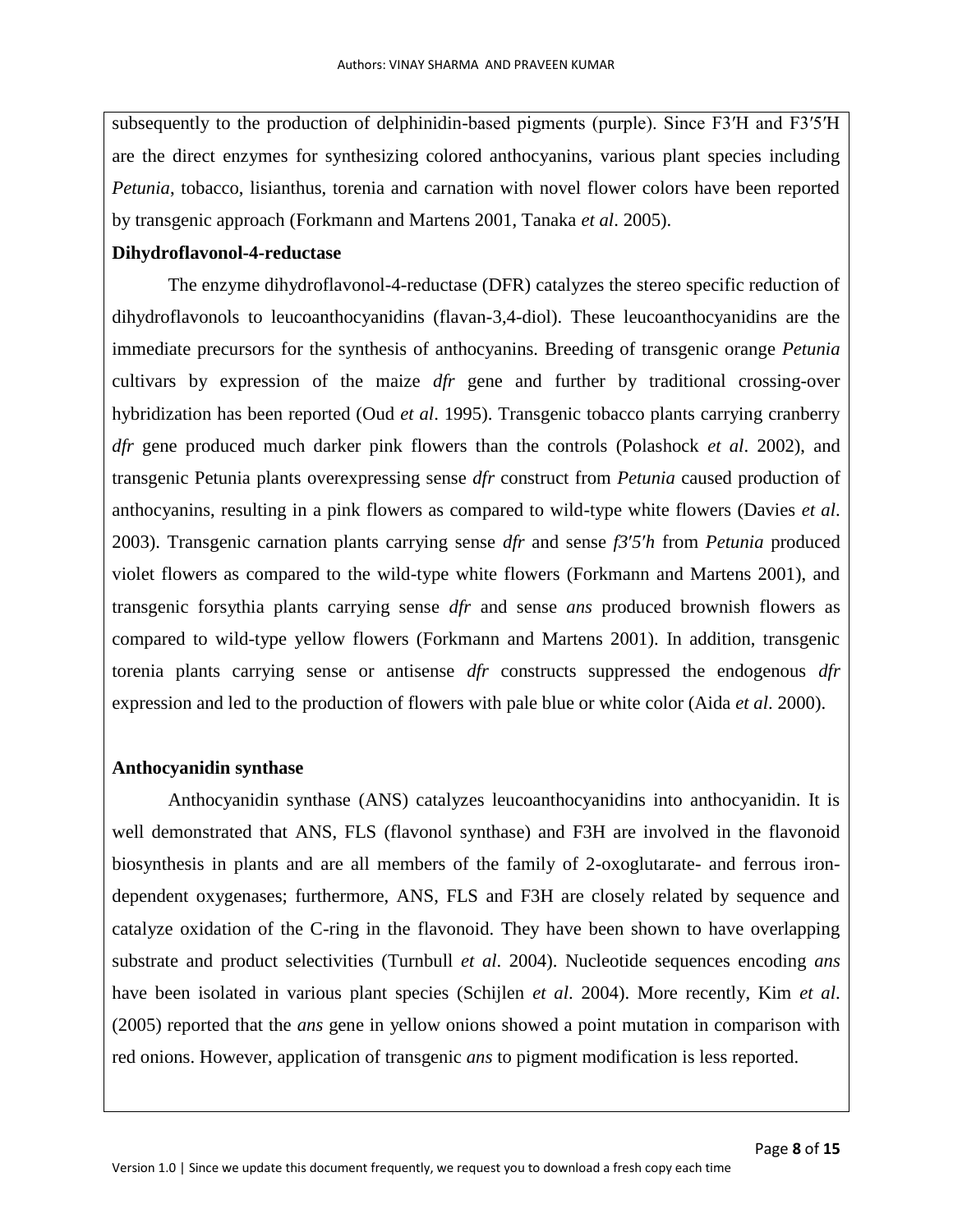#### **Anthocyanidin 3-***O***-glucosyltransferase (Flavonoid 3-***O***-glucosyltransferase)**

The enzyme UDP-glucose:anthocyanidin 3-*O*-glucosyltransferase [3GT; this enzyme is also known as UDP-glucose:flavonoid 3-*O*- glucosyltransferase (UFGT)] transfers the glucose moiety from UDP-glucose to C-3 hydroxyl group of the anthocyanidin, resulting the colored pigments of anthocyanidin 3-*O*-glucosides (**Fig. 3**). This enzyme is not only important for generation of colored pigments, it is also essential for stabilizing anthocyanidins so that they can accumulate as water soluble pigments in the vacuoles (Schijlen *et al*. 2004). Anthocyanidin 3-*O*glucosides can be further modified with sugars, methyl groups, aliphatic acids and aromatic acids. In addition, there are both species- and variety-specific differences in the extent of modification and the types of glycosyl and acyl groups attached to the anthocyanidin cores (Tanaka *et al*. 2005). It is interesting to find that *dfr, ans* and *3gt*, the late genes in anthocyanin biosynthesis pathway, are co-regulated or may exist as a functional complex, since mutants with decreased DFR and ANS activities also show decreased 3GT activity (Hrazdina and Jensen 1992). Overexpression of snapdragon *3GT* cDNA in lisianthus plants producing novel anthocyanins and modifying flavonoid glycosylation and acylation have been reported (Markham 1995, Schwinn *et al*. 1997).

#### **Other enzymes**

In some species such as snapdragon, cosmos, coreopsis and dahlia, the first key product chalcone can be converted into aureusidin (yellow color) by aureusidin synthase (AS). DNA sequence analysis revealed that AS belongs to the plant polyphenol oxidase family and is responsible for flower coloration (Nakayama *et al*. 2000 2001). By contrast, yellow flowers in carnation are due to the presence of isosalipurposide, an end product catalyzed by UDPglucose:tetrahydroxychalcone 2′-*O*-glucosyltransferase (C2′GT) from chalcone. Other classes of flavonoids, such as flavones can be converted from naringenin by flavone synthase (FNS) or flavonols can be converted from dihydroflavonols (i.e., dihydrokaempferol) by flavonol synthase, will be discussed later in the "copigments" sub-section of this chapter.

In addition, some species-specific enzymes involved in flavonoid biosynthetic pathway have been proven successful in pigment modification. One example is chalcone reductase (CHR), CHR is an enzyme that co-acts with chalcone synthase (CHS), catalyzing 1 molecule of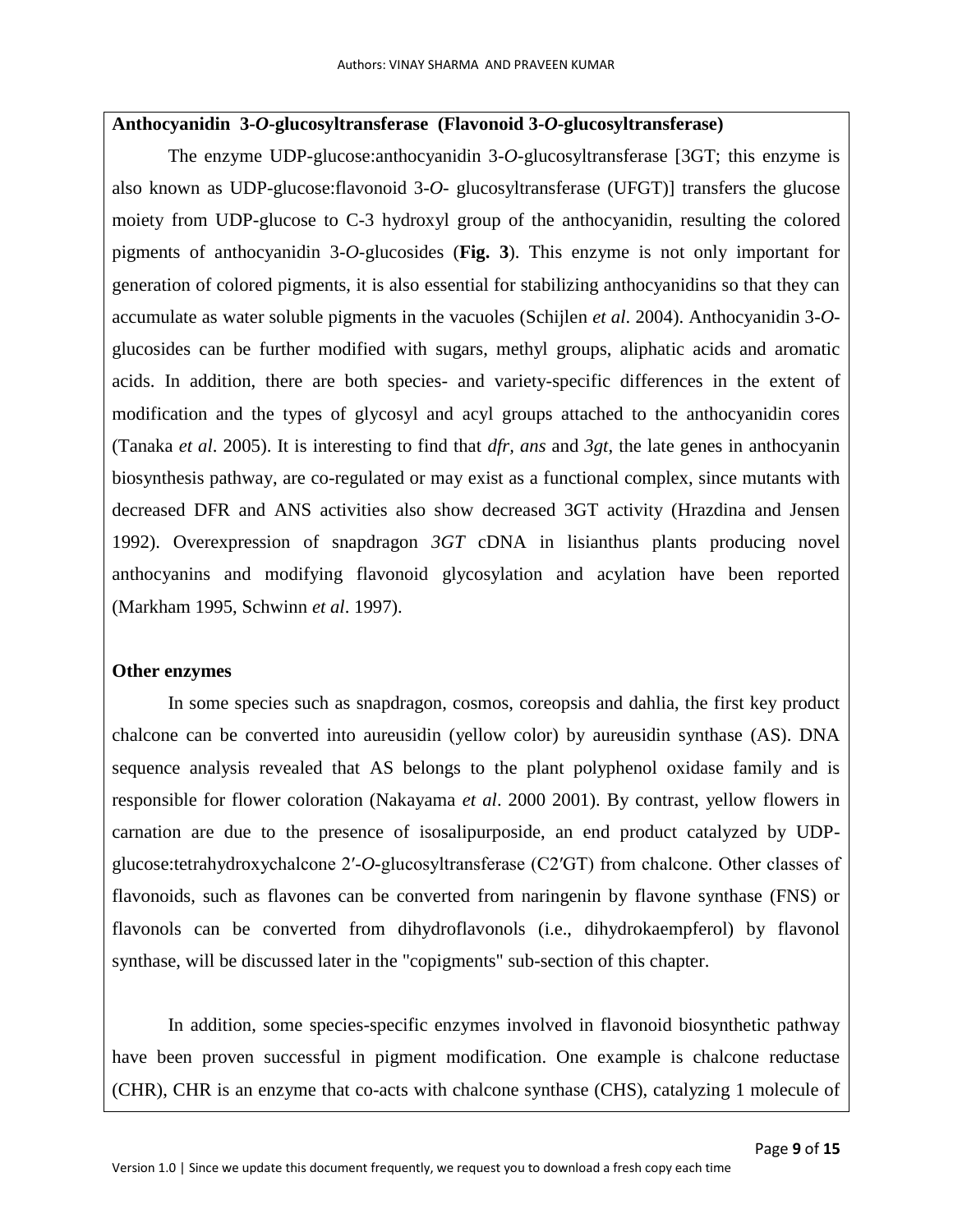*p*-coumaroyl-CoA and 3 molecules of malonyl-CoA to produce 1 molecule of 4,2′,4′ trihydroxychalcone (isoliquiritigenin; yellow in color), which is a precursor of 5-deoxyisoflavonoids. Introducing a *chr* cDNA from *Medicago* into two different lines of *Petunia*, flower color was changed from either white to pale yellow or deep purple to pale purple (Davies *et al*. 1998), and introducing a *chr* gene from *Pueraria montana* into tobacco plants, flower color was changed from pink to white-to-pink (Joung *et al*. 2003).

#### **Transformation with multiple genes**

Since the complexity of the flavonoid biosynthetic pathway, introduction of a single gene into plants may not affect the metabolic flow as well as flower color. Metabolic engineering of flower color by transforming multiple genes has been attempted and few examples are given as follows (Forkmann and Martens 2001): transgenic Petunia plants carrying sense *dfr* and sense *f3*′*5*′*h* altered flower color from white to violet, transgenic Forsythia plants carrying sense *dfr*  from snapdragon and sense *ans* from *Mattiola* altered flower color from yellow to brownish, and transgenic *Dianthus* plants carrying sense *difF* and sense *f3*′*5*′*h* from *Petunia* altered flower color from deep red with pale pink rim to deep purple with pale purple rim. To generate potato tubers with increased levels of flavonoids and thus modified antioxidant capacity, transgenic potato plants carrying single (*chs, chi,* or *dfr*), double (*chi* and *dfr*) and triple (*chs, chi* and *dfr*) gene constructs and in either of two orientations, sense or antisense; it was found that the most effective in anthocyanin production in potato is the single construct containing sense *dfr* cDNA (Lukaszewicz *et al*. 2004).

## **GENERATION OF VARIEGATED FLOWERS BY USING TRANSPOSONS**

The method of molecular breeding new varieties is mediated by transposable elements. Variegation in either flowers or leaves often attracts attention from consumers and thus variegated plants can create high value in the ornamental market. Variegated flowers have been observed in natural populations including *Petunia*, snapdragon, morning glory, azalea and others, and some of this variegation is caused by transposable elements. Insertion or excision of transposons in flavonoid biosynthetic genes or regulatory genes produces a mosaic or variegated phenotype whose pattern is dependent on the frequency and timing. In general, insertion of a flavonoid biosynthetic gene or regulatory gene results in white sectors of a colored background, and excision of such a transposon from a particular gene often leads to produce colored sectors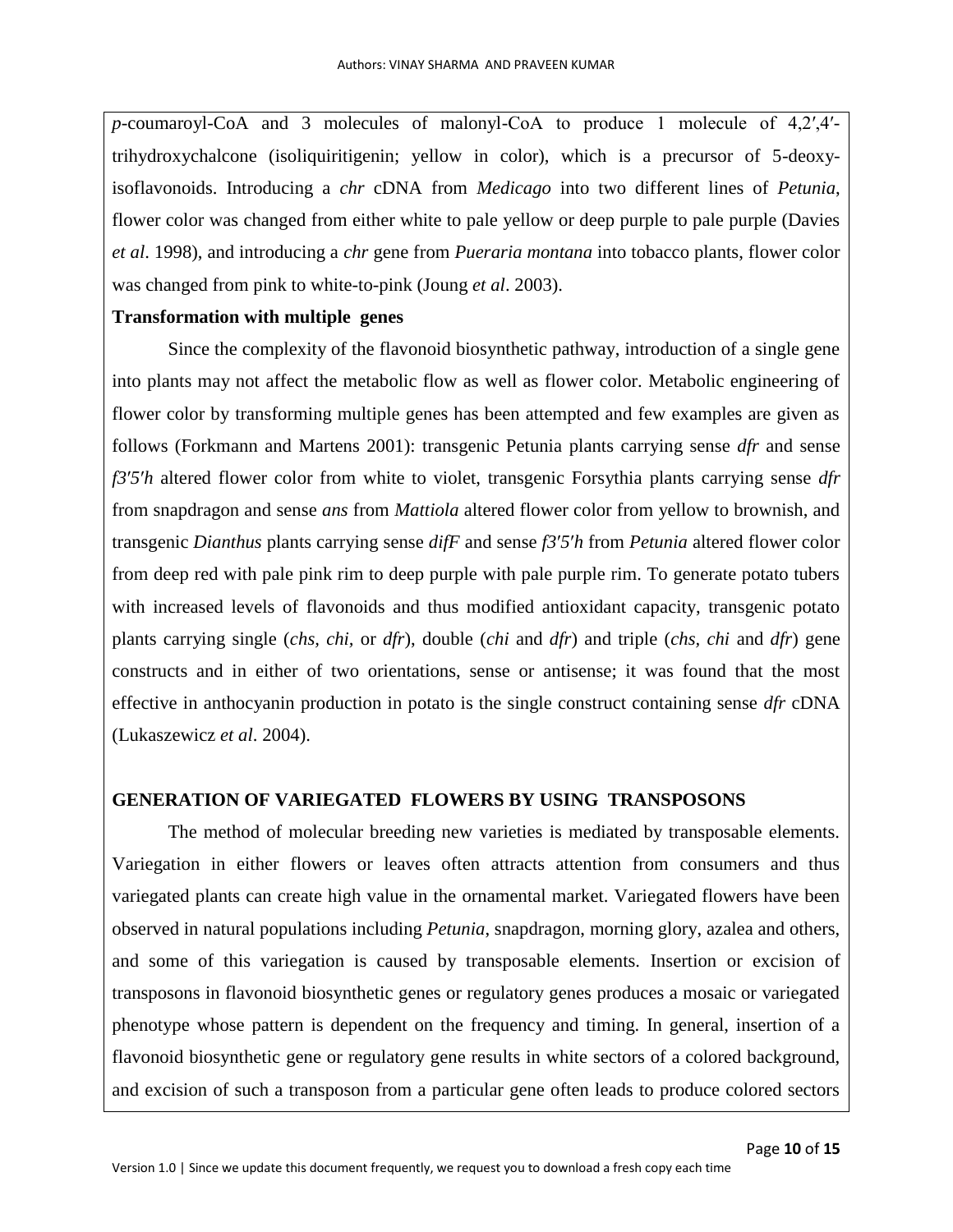on a white background; the sizes of sectors are dependent on the timing of excision: early excision produces large sectors, and late excision produces tiny sectors (Iida *et al*. 2004, Tanaka *et al.* 2005). Variegated flowers have been studied in various plant species, including *Petunia*  and morning glory (van Houwelingen *et al*. 1998, Iida *et al*. 1999 2004).

In higher plants, transposons can be classified into 3 groups: the *Ac/Ds* superfamily, the *En/Spm* superfamily, and the *Mu* family (Iida *et al*. 2004). In Japanese morning glory, two mutants carrying variegated flowers were caused by integration of *En/Spm* transposable elements into the *dfr* or *chi* gene; another mutant in the common morning glory bearing variegated flowers was caused by insertion of *Tip100*, belonging to the *Ac/Ds* family, into the *chi* gene (Iida *et al*. 1999). Insertions of a transposable element *dTdic1*, belonging to the *Ac/Ds* superfamily, in both *chi* and *dfr* genes were found in carnation cultivars bearing variegated flowers (Itoh *et al*. 2002). To evaluate the potential of using transposons as molecular tools in producing variegated flowers and to ensure the effectiveness of changing color patterns, a new strategy of employing transposons and regulatory genes was developed (Liu *et al*. 2001). In brief, the *Arabidopsis*  transposon *Tag1* (3.3 kb) was inserted between the CaMV 35S promoter and the maize *R* gene of the plant expression vector pAL69, and the resulting expression vector was transformed into tobacco via *Agrobacterium*-mediated method. The transposon *Tag1* belongs to the *Ac* family and is an autonomous element active in *Arabidopsis*, tobacco and rice. Once the expression cassette is integrated into host plant genome, the regulatory *R* gene can be actively transcribed only when *Tag1* is excised, as a result, up-regulating the anthocyanin biosynthetic genes and accumulating pigments can be observed. Half of the transgenic tobacco plants had observable variegated flower patterns; moreover, each line had a different pattern (Liu *et al*. 2001). It will be interesting to see whether this system can also be applied to other ornamental plants to produce flowers with commercial value.

## **COLOUR MODIFICATION THROUGH ANTISENSE RNA AND RNAi TECHNOLOG**

**Antisense RNA technology:** Antisense RNA is a single stranded RNA that is complementary to mRNA strand transcribed within a cell. They are introduced in a cell to inhibit the translation machinery by base pairing with the sense RNA activating RnaseH, to develop perticular novel transgenic**.**

if mRNA sequence is **AUGAAACCCGUG**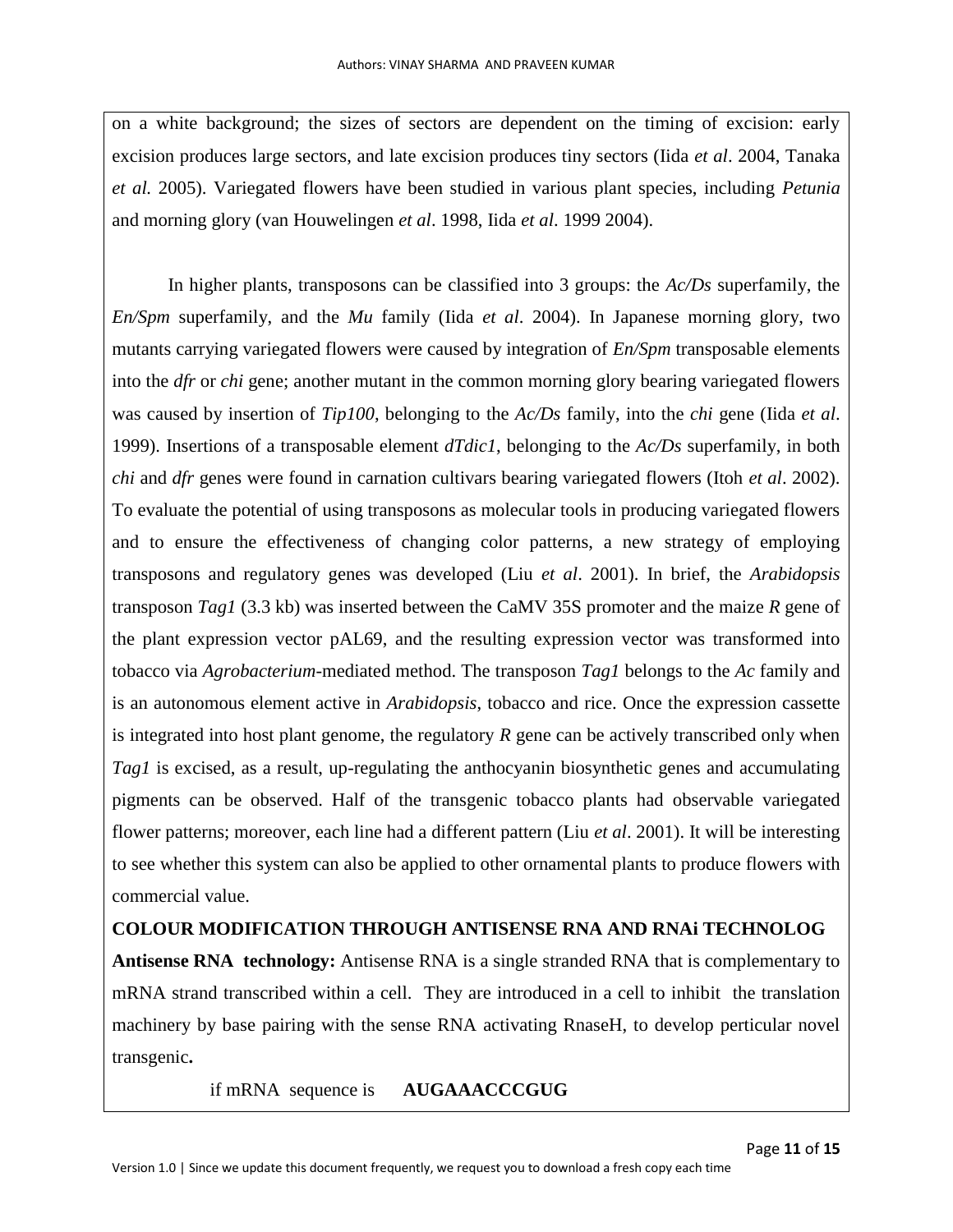## then Antisence RNA **UACUUUGGGCAC**

**RNAi technology** : "The proces by which the dsRNA silence gene expression." RNAi is powerful biological process through which the small, double stranded RNAs specifically silence the expression of homologous genes, largely through degradation of congnate mRNA.

## **Mechanism**

- $\triangleright$  Ds RNA are chopped in to short interfering RNA s (siRNA) by Dicer.
- $\triangleright$  The siRNA –Dicer complex is recruits to form an RNA Induced Silencing Complex (RISC).
- $\triangleright$  The siRNA unwinds.
- $\triangleright$  The unwond siRNA base pairs with complementory mRNA, thus guiding the RNAi machinery to the target mRNA.
- $\triangleright$  The target mRNA is effectively cleaved and subsequently degraded. Resulting in gene silencing.

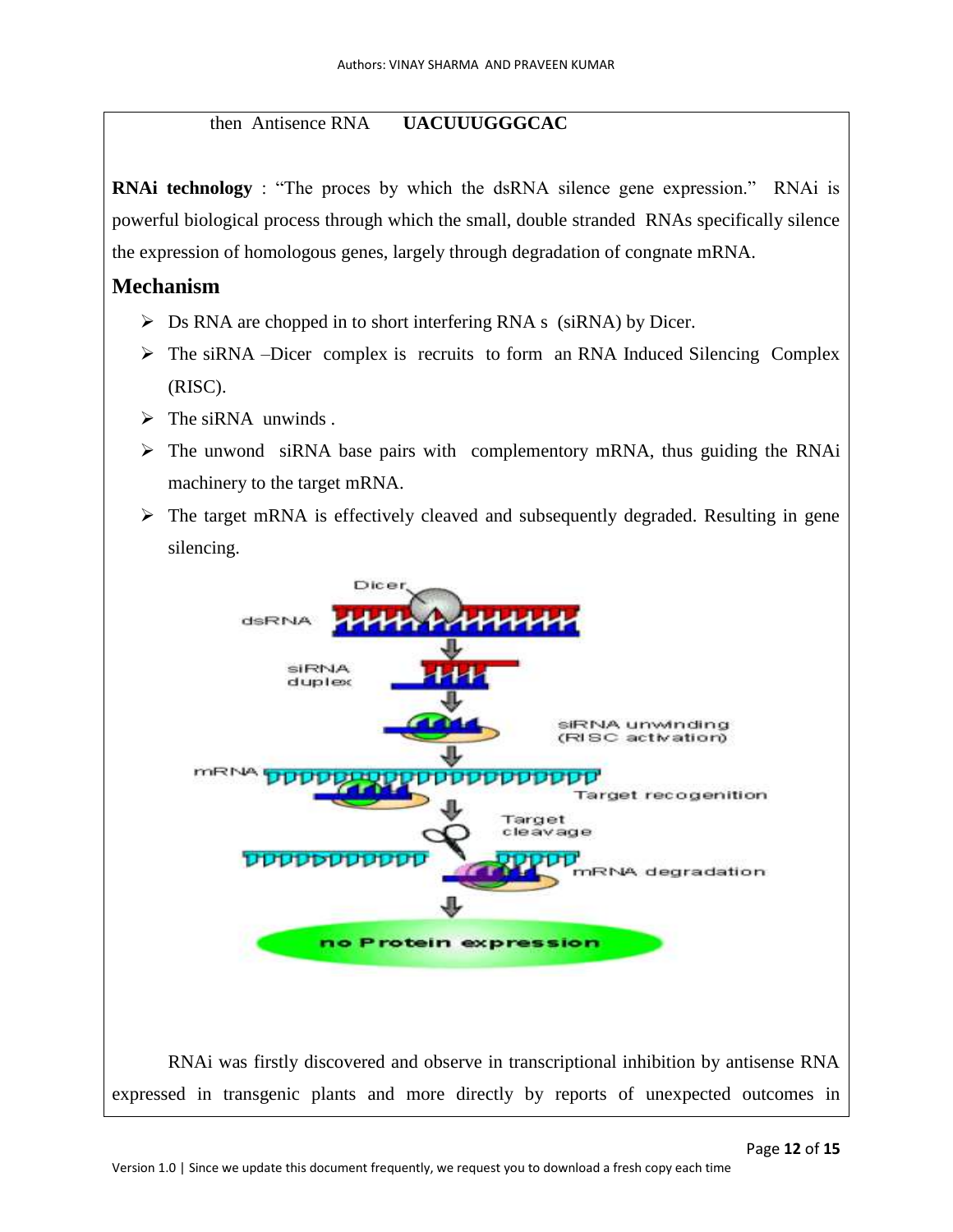experiments performed in 1990s (Jorgensen *et al*.,). In an attempt to produce more intense purple coloured *Petunias,* researchers introduced additional copies of a transgene encoding chalcone synthase . But were surprised at the result that instead of a darker flower, the Petunias were variegated. This phenomenon was called co-suppression of gene expression , since both the expression of the existing gene (the initial purple colour) and the introduced gene/transgene (to deepen the purple) were suppressed. It was subsequently shown that suppression of gene activity could take place at the transcriptional level (transcriptional gene silencing, TGS) or at the posttranscriptional level (post-transcriptional gene silencing, PTGS.



#### **Difference between antisense technology and RNAi**

The intended effect in both will same i.e., gene silencing but the processing is little but different. Antisense technology degrades RNA by enzymes RNaseH while RNAi employed the enzyme DICER to degrade the mRNA. RNAi are twice larger than the antisense oligonucleotides.

## **CONCLUSION**

Flower colour modification using molecular methods has now become reality .Flower colour is mainly determined by the ratio of different pigments and other factors such as vascular pH, co-pigments and metal ions.Knowledge at the biochemical and molecular level has made it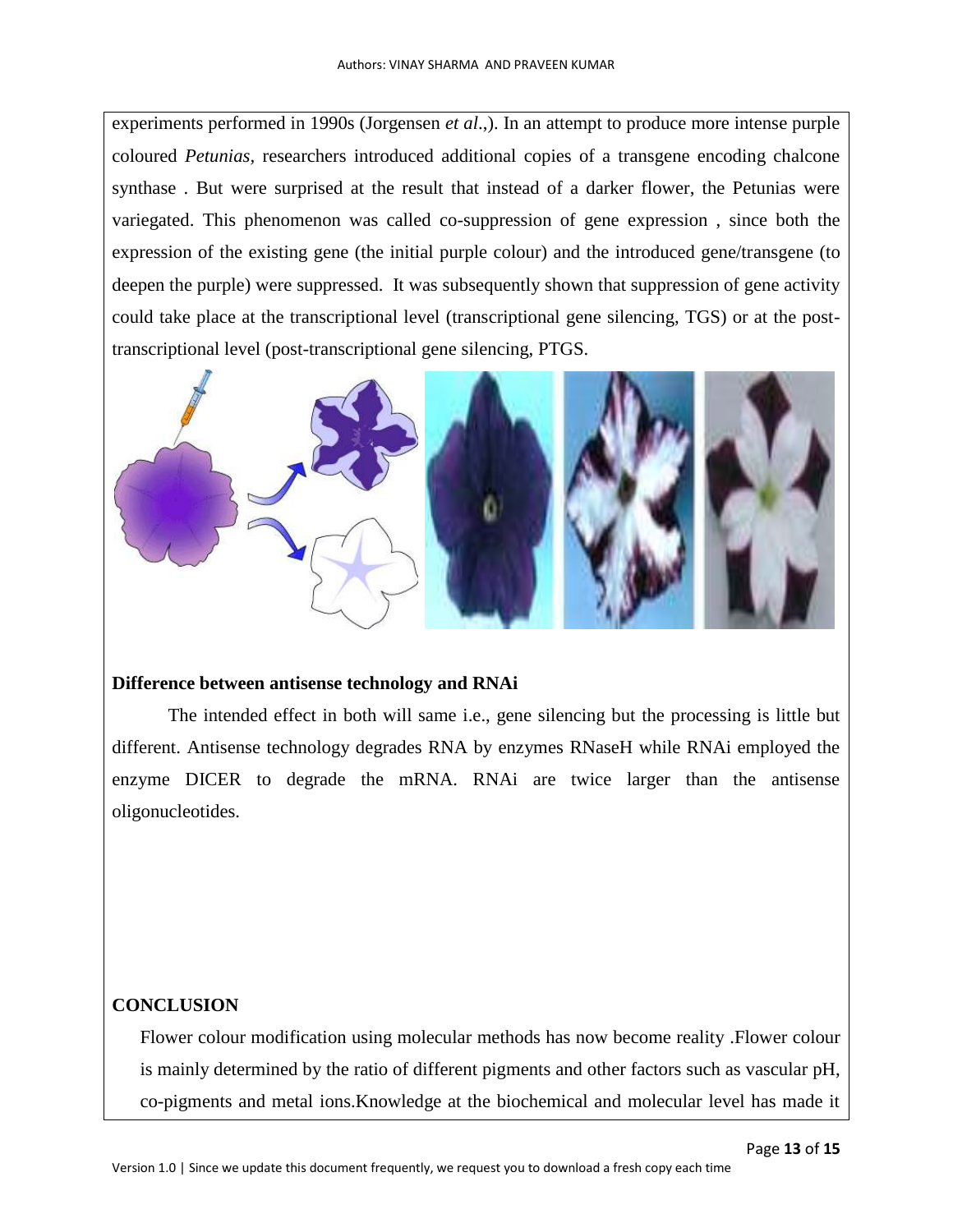possible to develop novel colour which are otherwise absent in nature.Transgenic floricultural crops, only carnation and rose -commercialized, indicating development of commercial crops by GE is still very challenging.

#### **References (if any)**

- Aida, R., Kishimoto, S., Tanaka, Y., Shibata, M. (2000). Modification of flower color in torenia (*Torenia fournieri* Lind.) by genetic transformation. *Plant Science.* **153**: 33-42
- Alfenito, M.R., Souer, E., Goodman, C.D., Buell, R., Mol, J., Koes, R., Walbot, V. (1998). Functional complementation of anthocyanin sequestration in the vacuole by widely divergent glutathione *S*-transferases. *Plant Cell.* **10:** 1135-1149
- Bartley, G.E., Scolnik, P.A. (1995). Plant carotenoids: pigments for photoprotection, visual attraction and human health. *Plant Cell.* **7:** 1027-1038
- Brugliera, F., Guo-Qing, T., Ursula, T., Gianna, K., Ekaterina, M., Kym P., Kim, S., Noriko, N., (2013). Violet/Blue chrysanthemums metabolic engineering of the anthocyanin biosynthetic pathway results in novel petal colors*. Plant Cell Physiol*. **54(10):** 1696-1710
- Cai, Y.Z., Sun, M., Corke, H. (2005). Characterization and application of betalain pigments from plants of the Amaranthaceae. *Trends in Food Science and Technology.* **16:** 370-376
- Chalker-Scott, L. (1999). Environmental significance of anthocyanins in plant stress responses. *Photochemistry and Photobiology.* **70:** 1-9
- Winkel-Shirley, B. (2002). Biosynthesis of flavonoids and effects of stress. *Current Opinion in Plant Biology.* **5**: 218-223
- Zuker, A., Tzfira, T., Ben-Meir, H., Ovadis, M., Shklarman, E., Itzhaki, H., Forkmann, G., Martens, S., Neta-Sharir, I., Weiss, D., Vainstein, A**.** (2002). Modification of flower color and fragrance by antisense suppression of the flavanone 3-hydroxylase gene. *Molecular Breeding.* **9**: 33-41